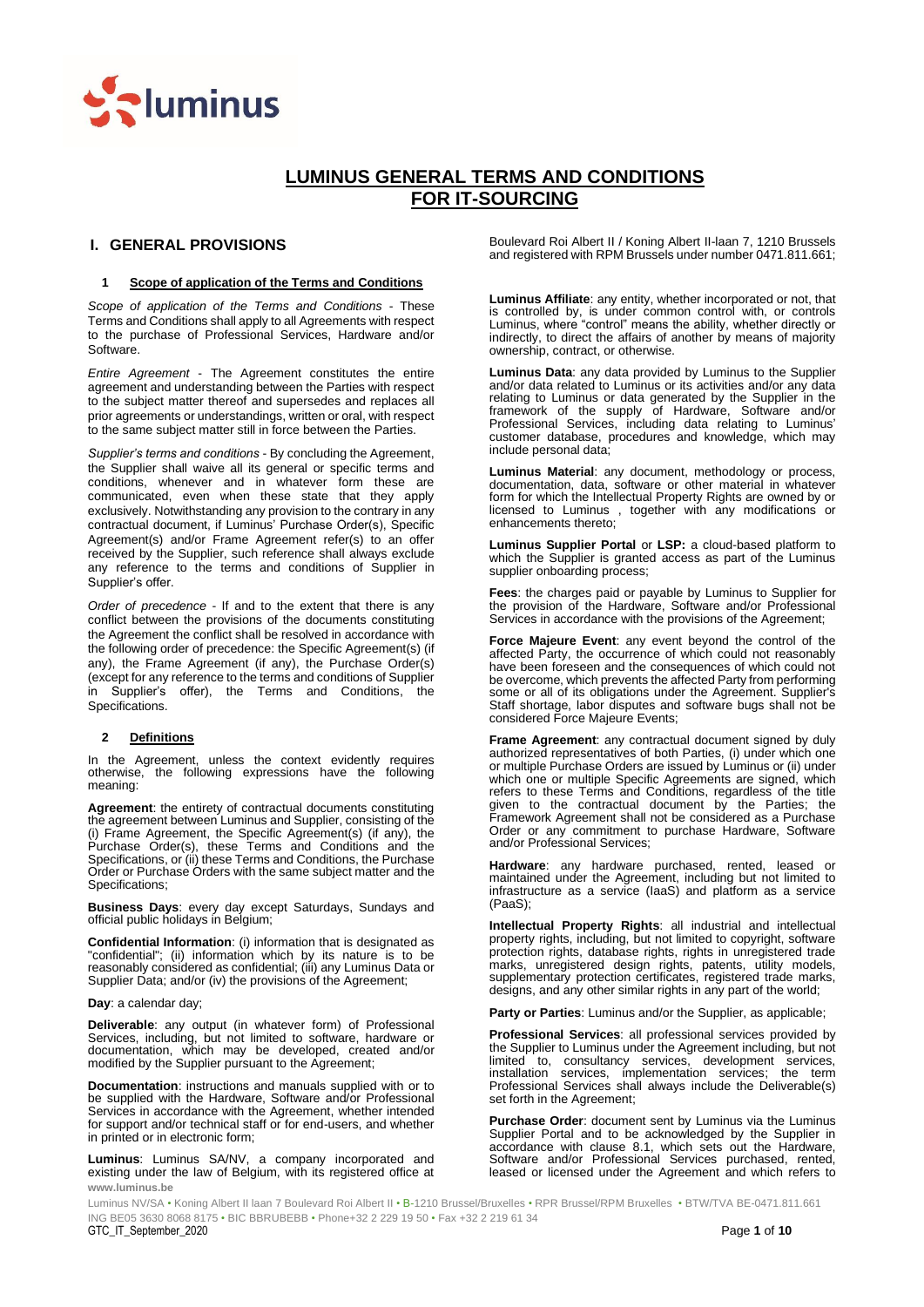

these Terms and Conditions;

**Software**: any series of instructions constituting a computerexecutable program or programs, and being (part of) the object of the Agreement, including but not limited to software as a service (SaaS);

**Specifications**: the contractual and/or technical specifications with respect to the Software, Hardware and/or Professional Services purchased by, rented by, leased by or licensed to Luminus, including but not limited to service level agreements, statement of works and technical details, which are stated (i) in (a) document(s) referred to in the Purchase Order(s), the Specific Agreement(s) and/or Frame Agreement which, and/or (ii) in the Purchase Order itself;

**Specific Agreement**: any contractual document signed by duly authorized representatives of both Parties which refers to a Frame Agreement and under which one or multiple Purchase Orders are issued by Luminus, regardless of the title given to the contractual document by the Parties.

**Supplier**: the natural or legal person or association with whom Luminus has concluded the Agreement, as indicated in the Frame Agreement, the Specific Agreement(s) and/or the Purchase Order(s);

**Supplier Data:** any data provided by Supplier to Luminus and/or data related to Supplier or its activities and/or any data relating to Supplier or data generated by Luminus in the framework of this Agreement, including data relating to Suppliers' customer database, procedures and knowledge, which may include personal data;

**Supplier Material**: any document, methodology or process, documentation, data, software or other material in whatever form for which the Intellectual Property Rights are owned by or licensed to Supplier;

**Staff**: those persons employed or engaged by the Supplier on a self-employed basis from time to time to provide the Professional Services. The definition of "Staff" will also include the staff of any subcontractor of Supplier appointed under the Agreement who are providing the Professional Services from time to time;

**Terms and Conditions**: the terms and conditions set forth in this document.

# **3 Object and performance of the Agreement**

The Supplier agrees to provide to Luminus the Software, Hardware and/or Professional Services strictly in accordance with the provisions of the Agreement. Section [I](#page-0-0) "General Provisions" and Section [IV](#page-7-0) "Professional Services" of these Terms and Conditions are applicable to the purchase of Professional Services by Luminus from Supplier. Section [I](#page-0-0) "General Provisions" and Section [II](#page-5-0) "Software" of these Terms and Conditions are applicable to the purchase, rental or licensing of Software by Luminus from Supplier. Section [I](#page-0-0) "General Provisions" and Section [III](#page-6-0) "Hardware" of these Terms and Conditions are applicable to the purchase, rental or lease of Hardware by Luminus from Supplier.

#### <span id="page-1-0"></span>**4 Amendments to the Agreement**

When Luminus, before or during the performance of the Agreement, wants to change the content of the Agreement, it notifies the Supplier as soon as possible. Parties must, within a reasonable period of time, but in any case not exceeding thirty (30) Days after the date of receipt of the aforementioned notification, try to reach an understanding about these changes to the Agreement, which can only be materialized in writing (i) by the issuance by Luminus of an addendum to the relevant Agreement(s), and/or (ii) by the signature of an addendum to the relevant Frame Agreement and/or Specific Agreement(s) by duly authorized representatives of both Parties.

#### **5 Relief event**

The Supplier shall notify Luminus in writing without delay (and in any case no later than within ten (10) Business Days after Supplier has become aware or should reasonably have been aware of any non-compliance by Luminus) if Luminus fails to, or threatens to fail to, comply with any of its obligations under the Agreement. This notification shall be addressed according to the specific rules on governance or to the contact person, as mentioned in the Agreement. Unless Supplier has duly notified Luminus of this in the manner as stated above, and has used all reasonably efforts to perform its obligations (and/or mitigate the impact of Luminus' failure), Supplier cannot invoke such noncompliance by Luminus in order to justify non-compliance with any of its own obligations.

#### <span id="page-1-1"></span>**6 Fees, invoicing and payment**

6.1 *Fees* - In consideration for the due and proper provision of the Hardware, the Software and/or the Professional Services, Luminus agrees to pay the Supplier the Fees as set out in the Agreement.

The Fees (i) can only be changed in accordance with clause [4](#page-1-0) of the Terms and Conditions; (ii) include all costs and expenses incurred by the Supplier, its Staff and its subcontractors (if any) in the performance of the Agreement; and (iii) include all taxes, duties and other royalties, and are exclusive of value added tax.

No amounts will be payable to the Supplier for the provision of Hardware, Software and/or Professional Services unless and to the extent expressly provided in the Agreement and unless ordered by means of a Purchase Order send to the Supplier.

6.2 *Invoicing* - All exchanges and communication between Luminus and the Supplier with respect to invoicing and related documentation under the Agreement shall take place via the Luminus Supplier Portal (LSP). The Supplier will submit via the LSP the Fees to be invoiced for the performance of its obligations under the Agreement, the time reports (if applicable) and a description of the performed tasks and, if applicable, the Documentation to Luminus for approval prior to actual invoicing. After approval thereof by Luminus via the LSP, the Supplier will send the invoice to Luminus via the LSP.

The Supplier shall invoice Luminus in accordance with the payment schedule and provisions set out in the Agreement.

6.3 *Payment* - Undisputed invoices submitted in accordance with clause [6](#page-1-1) are payable within seventy-five (75) Days as from the end of the month in which the invoice is received.

The Supplier may verify the payment status of its invoices via the LSP. If any payment to the Supplier is delayed, the Supplier shall notify Luminus either by registered letter accompanied by a copy of the relevant invoice, or via the LSP. If Luminus fails to pay the undisputed invoice or part thereof within thirty (30) Business Days of receiving such notice, then the Supplier will be entitled to charge interest to an outstanding amount at a rate equal to the interbank offered rate for one month in the euro zone (EURIBOR-one month). The interbank rate applicable shall be the rate in force on the last Business Day of the month preceding the month of issue of the invoices, increased by 3 interest points.

Payment by Luminus will not affect any claims or rights which Luminus may have against the Supplier. Payment will not amount to any admission by Luminus that the Supplier has satisfactorily performed its obligations under the Agreement. If, after payment, should appear that the invoices were not correct, the Supplier must make the corrections, up to three (3) years retroactively.

# **7 Follow-up agreements and Luminus Affiliates**

#### 7.1 *Follow-up agreements* – Supplier commits, at Luminus'

**www.luminus.be**

 ING BE05 3630 8068 8175 • BIC BBRUBEBB • Phone+32 2 229 19 50 • Fax +32 2 219 61 34 GTC\_IT\_September\_2020 Page **2** of **10** Luminus NV/SA • Koning Albert II laan 7 Boulevard Roi Albert II • B-1210 Brussel/Bruxelles • RPR Brussel/RPM Bruxelles • BTW/TVA BE-0471.811.661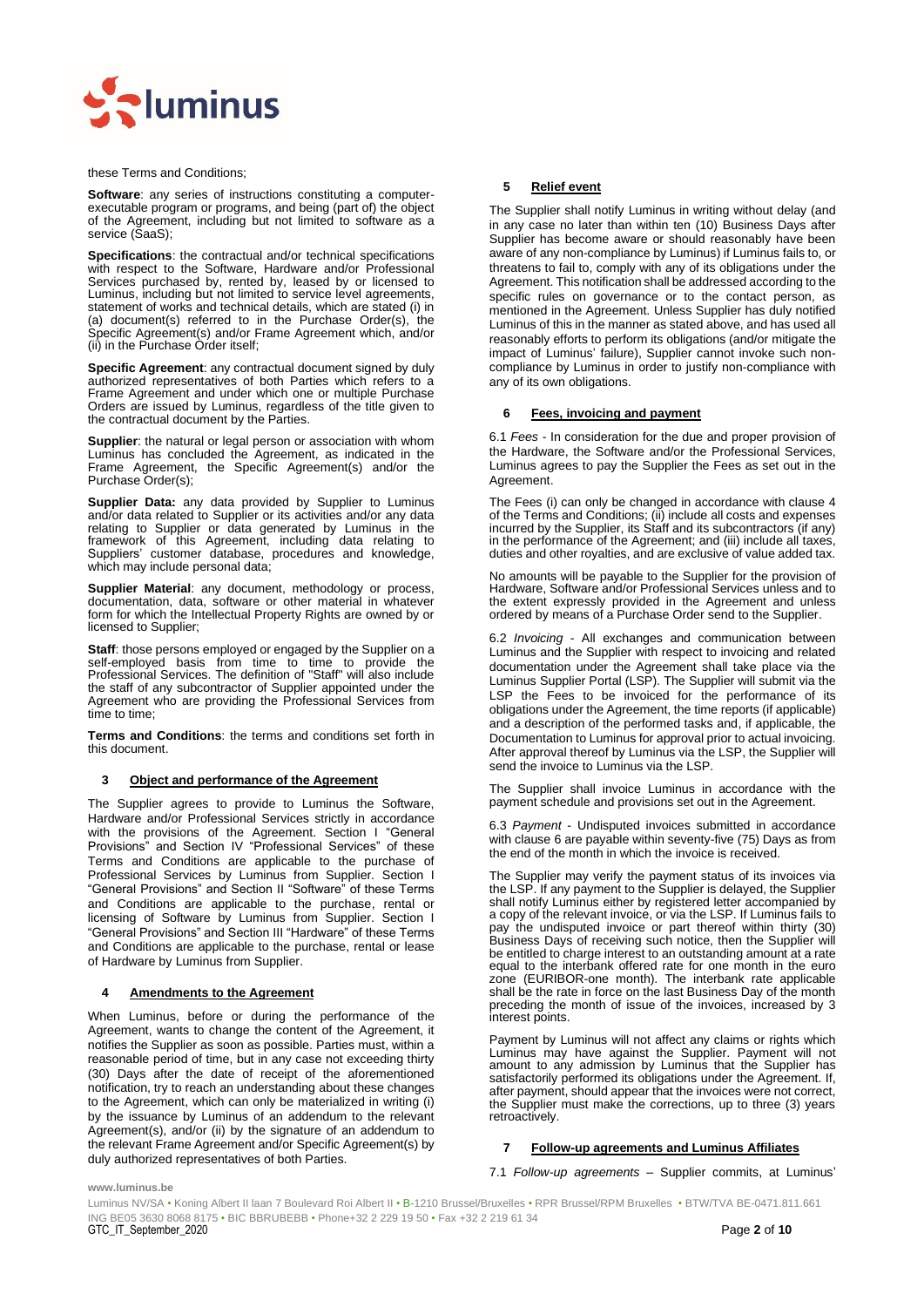

request, to negotiate in good faith with Luminus to enter into follow-up agreements that are in relation to the Agreement and to propose conditions that are at least at arm's length with the conditions in the related Agreement.

*Luminus Affiliates* – Supplier expressly authorizes Luminus Affiliates to make reference to and use this Agreement without having to negotiate new conditions. For this purpose any reference to Luminus will be interpreted as a reference to the Luminus Affiliate.

# **8 Term and termination**

8.1 *Term* - The Agreement shall enter into force (i) at the moment the Frame Agreement is signed or (ii) if no Frame Agreement is signed, at the moment the Purchase Order is acknowledged by the Supplier in accordance with this clause 8.1, or (iii) if no Frame Agreement is signed but multiple Purchase Orders have the same subject matter, at the moment the first Purchase Order of these related Purchase Orders is acknowledged by the Supplier in accordance with this clause 8.1. The Supplier shall confirm, via the Luminus Supplier Portal, his acknowledgment of the Purchase Order within the timeperiod specified therein, or within 5 (five) calendar days if no such period is specified. If the Supplier's acknowledgment is not confirmed within such time-limit, the Purchase Order will be deemed unconditionally accepted by the Supplier. *Termination for convenience* - If the Agreement indicates an undefined term, Luminus may terminate the Agreement, in whole or in part, for convenience at any time upon providing thirty (30) Days' notice without any compensation being due to the Supplier. Unless otherwise agreed by Luminus in writing, if the Agreement indicates a defined term, Luminus may terminate the Agreement prior to its expiration for convenience at any time upon providing thirty (30) Days' notice without any compensation being due to the Supplier.

8.2 *Termination for cause* - Either Party may terminate the Agreement immediately, without intervention of a judge, by written notice to the other Party, if the other Party (i) fails to remedy its breach of its obligations under the Agreement within thirty (30) Days of receipt of written notice of the breach; (ii) commits a breach of the Agreement and the breach is not capable of remedy; or (iii) ceases to trade or is unable to pay its debts as they fall due, makes an arrangement with its creditors or goes into administration, receivership, liquidation (other than as part of a solvent reorganisation), bankruptcy, judicial factory or any analogous insolvency proceedings in any jurisdiction.

8.3 *Consequences of termination* - Termination by Luminus in accordance with the terms of the Agreement or termination by the Supplier in violation of the terms of the Agreement shall not give rise to any obligation to compensate the Supplier other than for the Professional Services ordered and delivered before the termination of the Agreement or to pay any penalty on behalf of Luminus.

Upon termination of the Agreement, for any reason whatsoever, the Supplier shall immediately and promptly (i) vacate and restore to their original state Luminus' premises; and (ii) return to Luminus any Luminus Data, Luminus Material, Deliverables in the process of producing, Documentation, Luminus' Confidential Information etc.

8.4 *Exit assistance and Business continuity* - Upon termination of the Agreement for whatever reason, Supplier shall use its best endeavours to cooperate with Luminus and to assist Luminus during and for the purpose of (i) the migration of Luminus Data, Luminus Material, Documentation and all other data in which Luminus have proprietary or license rights, and (ii) business continuity. Except if the Agreement is terminated following cause of the Supplier or for convenience by the Supplier (if explicitly foreseen), the reasonable costs for such exit assistance will be borne by Luminus. Prior to the exist assistance, both Parties must agree on the costs for such exit assistance, if possible, based on the Supplier's rate cards.

#### **9 Force Majeure and hardship**

9.1 *Force Majeure* - Neither Party will be liable for any delay in performing their obligations under the Agreement where such delay is directly caused by a Force Majeure Event that has been notified to the other Party in writing as soon as reasonably possible the other Party of the reasons for the delay and the likely duration of the delay. The latter Party may, if that delay continues for more than one (1) month, terminate the Agreement immediately, in whole or in part, by giving notice in writing to the affected Party without any compensation or indemnity being due to the affected Party.

9.2 *Hardship* - In the event of unforeseen circumstances, the consequences and effects of which (i) are fundamentally different to what was contemplated by Luminus at the time of entering into Agreement and (ii) prejudicing Luminus' commercial and/or financial interests, Luminus reserves the right to demand a global revision of the Agreement. If, after a period of one (1) month from the revision request, the Parties do not reach an agreement on the amendment of the Agreement, Luminus may, without compensation or notice, unilaterally terminate the Agreement wholly or partially with immediate effect and without any indemnity, cost or expense.

#### <span id="page-2-0"></span>**10 Intellectual Property Rights**

10.1 *Luminus Material* - Luminus (and/or its third party licensors) shall retain all rights (including Intellectual Property Rights), title and interest in Luminus Material. The Supplier shall have no rights in Luminus Material, except for the non-exclusive and non-transferable right to use Luminus Material only as is strictly necessary for the performance of the Agreement.

10.2 *Supplier Material* - The Supplier (and/or its third party licensors) shall retain all rights (including Intellectual Property Rights), title and interest in the Supplier Material.

10.3 *Supplier warranty* - The Supplier declares that it is the rightful owner of the Intellectual Property Rights to all Software, Hardware, Professional Services (including Deliverables) under the Agreement, and that it is entitled to assign or license those rights in accordance with the terms of the Agreement. If those Intellectual Property Rights are the property of third parties, the Supplier shall inform Luminus thereof in advance and guarantees that it has requested and obtained those third parties' written authorisation to grant to Luminus the assignment or license of their Intellectual Property Rights in accordance with the terms of the Agreement. The Supplier shall be solely responsible for taking the necessary steps, under the laws and regulations in force, to ensure the opposability to third parties of the assignments or licenses granted to Luminus by the Supplier or by such third parties. The Supplier guarantees that the Hardware, Software and/or Professional Services purchased, rented, leased or licensed under the Agreement and used by Luminus' for its intended purpose do not infringe any third party's rights including third party's Intellectual Property Rights.

10.4 *Indemnification* - The Supplier shall defend and indemnify at its own expense Luminus against any claim, loss, damage or cause of action based on an infringement of any third party's Intellectual Property Rights by the Hardware, Software and/or Professional Services.

The Supplier will have sole control of the defence and defend at its sole expense Luminus against any suits or proceeding arising out of the foregoing. The Supplier shall obtain Luminus' prior authorisation for any decision having an impact on

**www.luminus.be**

 ING BE05 3630 8068 8175 • BIC BBRUBEBB • Phone+32 2 229 19 50 • Fax +32 2 219 61 34 GTC\_IT\_September\_2020 Page **3** of **10** Luminus NV/SA • Koning Albert II laan 7 Boulevard Roi Albert II • B-1210 Brussel/Bruxelles • RPR Brussel/RPM Bruxelles • BTW/TVA BE-0471.811.661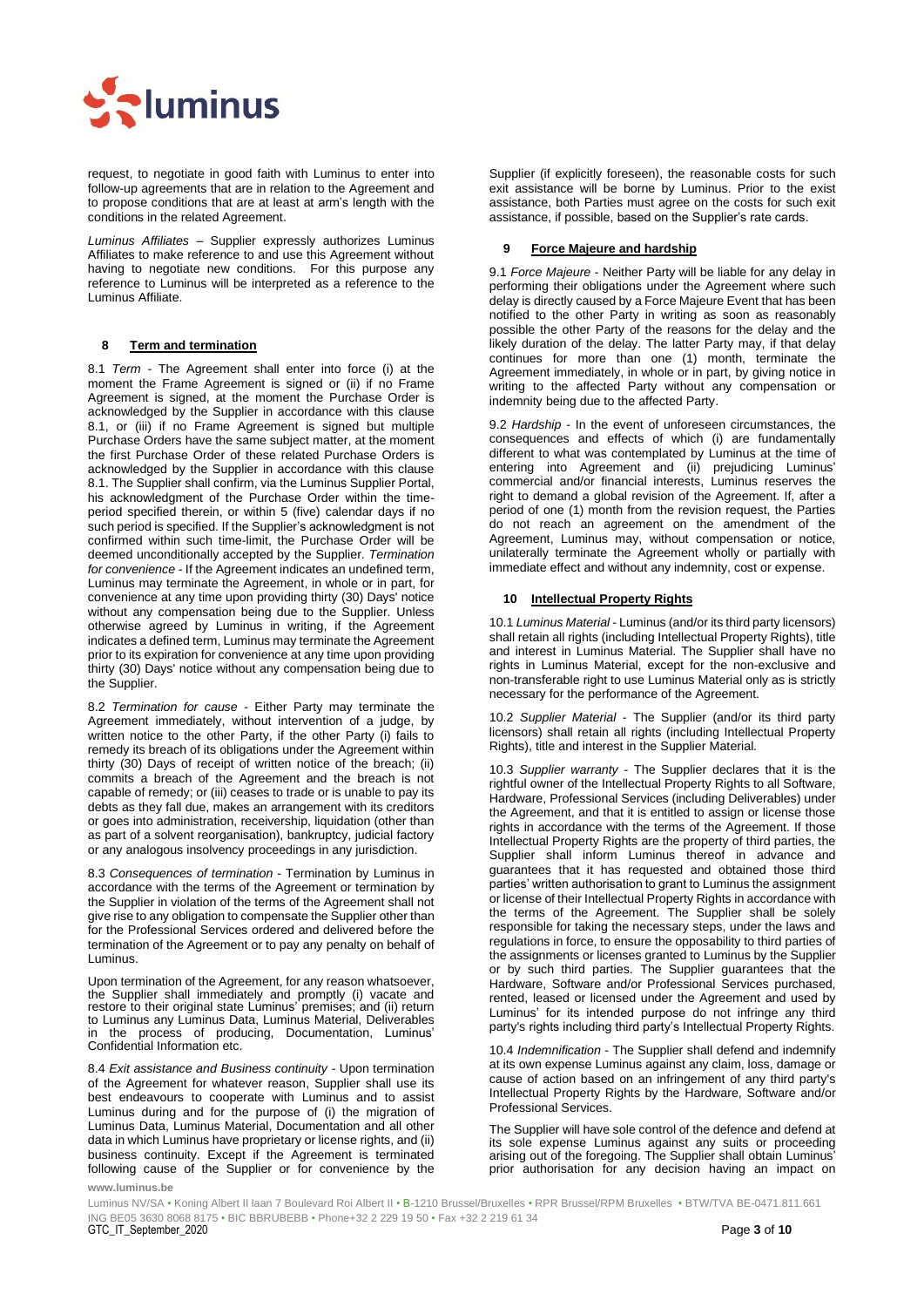

Luminus' image or involving any consequences whatsoever for Luminus.

If the Software, Hardware and/or Professional Services are subject to an action for infringement from a third party such as mentioned above, the Supplier shall, at its own expenses and within a reasonable timeframe to be agreed by Luminus in light of the impacts caused by such action on Luminus' commercial and operational use of the Software, Hardware and/or Professional Services, either (i) procure for Luminus the right to continue using the Software, Hardware and/or Professional Services, or (ii) modify the Software, Hardware and/or Professional Services or replace the Software, Hardware and/or Professional Services by a non-infringing functional equivalent. If such is not feasible within the timeframe agreed by Luminus, Luminus may immediately terminate the Agreement for breach without court intervention upon written notice and the Supplier shall refund to Luminus any amounts paid under the Agreement without prejudice to any damages that Luminus could claim.

Supplier shall not be held liable if the infringement of the third party's Intellectual Property Rights is exclusively based on one of the following situations: (i) modification of any Software, Hardware and/or Professional Services by parties not authorized by Supplier, (ii) use of any Software, Hardware and/or Professional Services in combination with other products prohibited by Supplier, or (iii), Luminus' continued use of Software, Hardware and/or Professional Services after having received written notice from Supplier to discontinue only to the extent that such notice has been made in accordance with the terms of the Agreement.

# <span id="page-3-0"></span>**11 Luminus Data and personal data**

11.1 Luminus Data shall be considered private and confidential. Luminus shall retain all rights, title and interest in Luminus Data.

As part of the provision of the Professional Services and for the entire duration thereof, Supplier will be led to process (use, modify, store, …) personal data within the meaning of applicable data protection law and the Regulation (EU) 2016/679 of the European Parliament and of the Council of 27 April 2016 on the protection of natural persons with regard to the processing of personal data and on the free movement of such data, and repealing Directive 95/46/EC.

#### With respect to such processing, Supplier shall:

(a) process such personal data only for the specific fulfilment of its contractual obligations arising from the Agreement and in accordance with Luminus' documented instructions;

(b) only process such personal data in a Member State of the European Union or European Economic Area, unless specifically authorised in writing by Luminus;

(c) ensure that persons authorised to process such personal data have committed themselves to confidentiality or are under an appropriate statutory obligation of confidentiality;

(d) implement appropriate technical and organisational measures to ensure a level of security appropriate to the risk, taking into account in particular the risks that are presented by processing, in particular from accidental or unlawful destruction, loss, alteration, unauthorised disclosure of, or access to personal data transmitted, stored or otherwise processed, and ensure that any natural person acting under the authority of Supplier who has access to personal data does not process them except on instructions from Luminus, unless he or she is required to do so by Union or Member State law;

(e) respect the following conditions for engaging another processor:

• Supplier shall not engage another processor without prior specific or general written authorisation of Luminus. In the case of general written authorisation, Supplier shall inform Luminus of any intended changes concerning the addition or replacement of other processors, thereby giving Luminus the opportunity to object to such changes.

• Where Supplier engages another processor for carrying out specific processing activities on behalf of Luminus, Supplier shall impose on that other processor the same data protection obligations as set out in this clause 11, by way of a contract or other legal act under Union or Member State law. Where that other processor fails to fulfil its data protection obligations, Supplier shall remain fully liable to Luminus for the performance of that other processor's obligations.

(f) taking into account the nature of the processing, assist Luminus by appropriate technical and organisational measures, insofar as this is possible, for the fulfilment of Luminus's obligation to respond to requests for exercising the data subject's rights under applicable data protection legislation;

(g) taking into account the nature of processing and the information available to Supplier, assist Luminus in ensuring compliance with the obligations under applicable data protection legislation in relation to security of processing, to the notification of any breach of personal data to supervisory authorities and data subjects where relevant, to the carrying out of data protection impact assessments where required and to prior consultation of the supervisory authority;

(h) at the choice of Luminus, delete or returns all such personal data to Luminus after the end of the provision of the Professional Services, and delete existing copies unless European Union or Member State law requires storage of the personal data;

(i) make available to Luminus all information necessary to demonstrate compliance with these obligations and allow for and contribute to audits, including inspections, conducted by Luminus or another auditor mandated by Luminus.

The Supplier shall indemnify Luminus for claims of any third party that arise as a result of Supplier's breach of this clause [11](#page-3-0) and the applicable European and Member State law and regulation regarding data protection and/or privacy.

11.2 The Supplier represents and warrants, including for any (parts of a) Deliverable created prior to the signing of this Agreement, that it has complied with the ENISA principles of privacy by design and has integrated them to the extent relevant within the Deliverable.

To the extent that any (part of a) Deliverable is created subsequently, the Supplier shall comply with such principles in their creation or configuration.

Upon delivery of any Documentation related to the Deliverable in accordance with this Agreement and at the latest upon submission of the Deliverable for Luminus's approval, the Supplier shall provide Luminus with a report documenting how each such ENISA principle (to the extent relevant) is taken into account in the Deliverable and its configuration.

# <span id="page-3-1"></span>**12 Liability**

Notwithstanding any provision to the contrary in the Agreement, nothing in the Agreement excludes or limits either Party's liability for (i) fraud, wilful misconduct, gross negligence, damage to material or real property (real estate and tangible property), death and/or bodily injury, and (ii) Supplier's non-compliance with clauses 10[, 11,](#page-3-0) [14](#page-4-0) and 33.5 of the Terms and Conditions.

Without prejudice to the first paragraph of this clause [12,](#page-3-1) the total liability of either Party to the other shall not exceed the greater of (i) one hundred thousand euros (100.000 EUR), or (ii) the Fees under the Agreement.

Without prejudice to the first paragraph of this clause [12,](#page-3-1) neither Party shall be liable to the other for loss of profit or revenue, loss of customers or business interruption costs.

# **13 Insurance**

The Supplier warrants that, during the entire term of the Agreement, it has taken out insurance to cover its general

**www.luminus.be**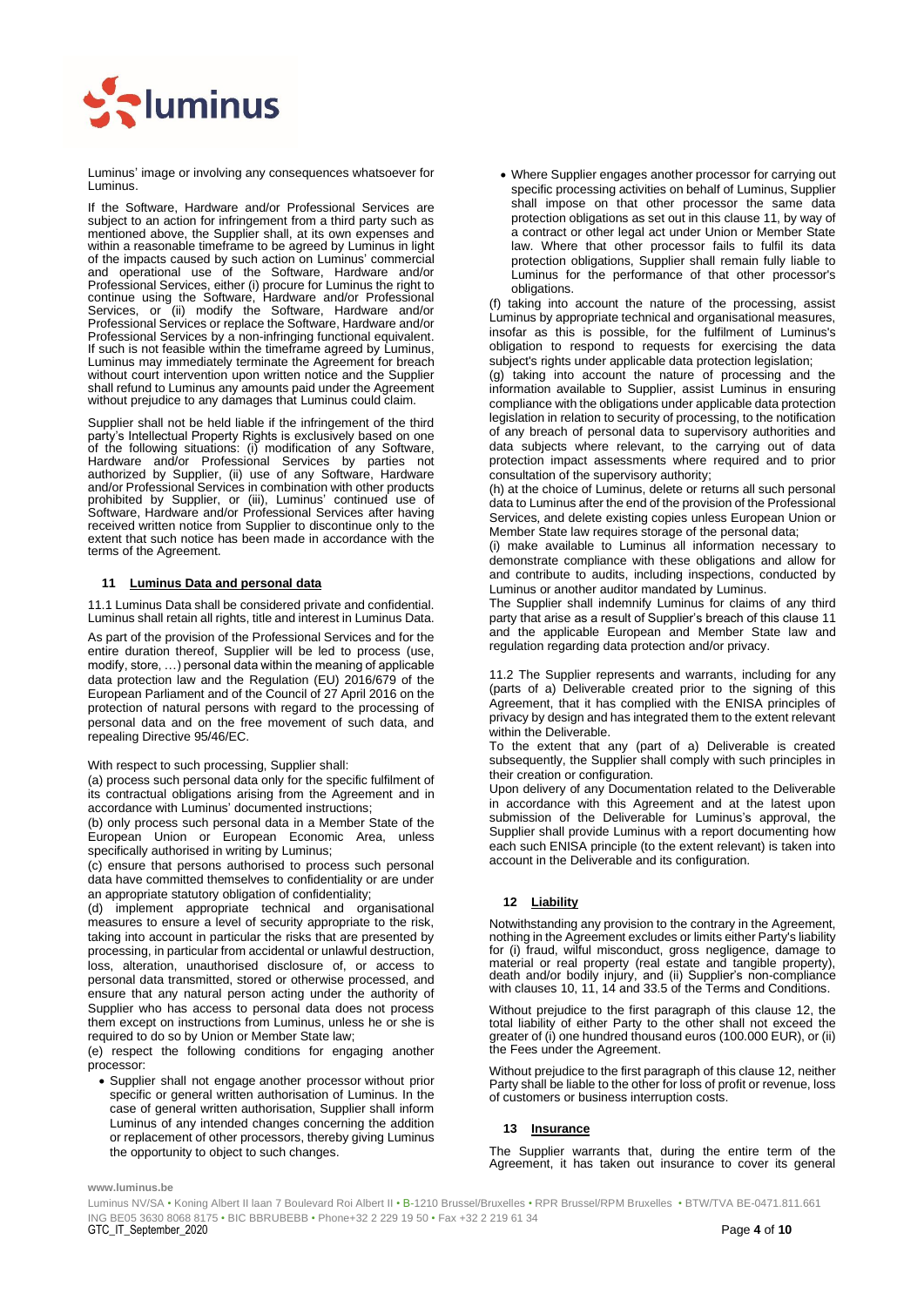

liability (including without limitation public liability, contractual liability and liability for property and personal injury) in the context of the performance of the Agreement. The Supplier also warrants that this insurance is contracted with a respectable insurance company and for amounts normally practicable in the sector. Upon request of Luminus, the Supplier shall furnish to Luminus a certificate of insurance evidencing such coverage.

#### <span id="page-4-0"></span>**14 Confidentiality**

The Parties undertake to keep strictly confidential and safe all Confidential Information. Without the disclosing Party's prior written consent, the receiving Party shall not use, copy, adapt, alter, disclose or grant access to Confidential Information, except to its personnel, authorized subcontractors or other third parties to the extent required to perform its obligations under the Agreement provided that these persons have been instructed as to the confidential nature of the Confidential Information and have been informed of their obligations of confidentiality that are no less onerous than those described in this clause [14.](#page-4-0) 

The receiving Party shall promptly notify the disclosing Party of any unauthorised possession, use or knowledge, or attempt thereof, of the Confidential Information by any third party of which the receiving Party becomes aware.

The receiving Party shall return or destroy all Confidential Information it received in connection with the Agreement upon request of the disclosing Party within thirty (30) Days of such request and, in the case of destruction of Confidential Information, certify, on reasonable notice, that such destruction has taken place.

The obligations of the receiving Party under this claus[e 14](#page-4-0) shall be valid for the duration of the Agreement and shall remain in effect five (5) years after the Agreement is terminated for whatever reason.

#### **15 Inspections and audits**

Subject to ten (10) Days prior notice and during normal business hours as stated above, Luminus and/or Luminus' supervising authorities or auditors have the right to conduct an audit, with a maximum of one (1) per calendar year, in order to ascertain whether the Supplier fulfils and is able to fulfill its obligations towards Luminus, more particularly with regard to the quality, state and nature of the Professional Services, Hardware and/or Software to be provided and their timely delivery and/or provision. Any direct costs related to the inspection and audits shall be borne by Luminus, unless the audit reveals a breach of its obligations by Supplier.

#### **16 Corporate Social Responsibility**

16.1 *Environmental clause* - To respond to sustainable development issues, Luminus has set the target of controlling environmental impact and maintaining NF EN ISO 14001 certification for all its activities (IT, production, distribution, engineering, etc.).

Under its environmental policy, Luminus has undertaken commitments, particularly for:

- saving non-renewable resources;
- preventing pollution and controlling greenhouse gas emissions;
- improving health and safety.

In particular, Luminus is a stakeholder in this approach for continuous improvement by also maintaining ISO 14001 certification for its main sites.

Luminus has therefore undertaken, in the process of contracting and execution of its contracts, to identify the key points regarding respect for the environment and in particular those relating to waste control and the use of chemical products.

As a result, the Supplier shall be reminded, and shall pass this on to its subcontractors and suppliers, that the execution of the

Agreement must strictly comply with the applicable regulations in that respect.

As part of its duty as an advisor to Luminus and to allow Luminus to respect its commitments regarding ISO 14001 certification, the Supplier is also requested, in the context of execution of the Agreement, to send to Luminus any relevant information regarding respect for the environment (existing commitments, planned action for progress, reduction or prevention of impacts obtained, etc.) and to warn Luminus of any circumstance likely to have a significant impact on the environment.

The duty of advisor, like the obligations required of the Supplier pursuant to the present clause, shall be assessed with regard to and within the limits of the missions entrusted to Supplier in accordance with its specific competences.

16.2 *Social clause* - According to its commitments on ethics, Luminus has particularly obliged itself to respect the fundamental principles and rights stated in the United Nations Declaration of Human Rights, the European Union Charter of Fundamental Rights and the Conventions made under the International Labour Organization. In this context, Luminus applies these principles –and, particularly, those relating to child labour and forced or obligatory labour– to its purchases.

The Supplier declares that he shall adhere to the fundamental principles and rights stated above. The Supplier shall respect and implement the industrial and human resources required to ensure their application, by its own Staff, its subcontractors and its suppliers. The Supplier shall also undertake to provide proof of their layout to Luminus at the latter's first request. Luminus reserves the right to verify, through a competent and authorized organization, that the working conditions that are applied by the Supplier, its subcontractors and its suppliers do not violate these principles.

16.3 *Commitment to integrity* - Luminus is committed to respect ethical behaviour in all its relationships with customers, suppliers and others. In return, Luminus expects ethical conduct of its partners. In particular, both Parties warrant to respect at all times all the applicable, national and international law relating to the combating of fraud and corruption in all of its forms, whether public or private, active or passive, by any person acting on their behalf, as well as any trade embargoes which may be applicable to their contractual relationship. Both Parties warrant that they have given no commissions, payments, gifts of substantial value, kickbacks, extensive entertainment or other things of substantial value to any employee or agent of the other Party in connection with this Contract or any other contract between the Parties. Both Parties guarantee that their personnel, representatives, subcontractors and/or any other person for whom they are responsible, will respect this clause at all times.

16.4 *Ethical Reporting* - The confidential Luminus Ethical Reporting e-mail address is a method for reporting conduct that may be unethical, in violation of professional standards, relating to employment, labour, work environment, information management, environmental protection, possible conflicts of interest, unfair trade practices, thefts or for seeking guidance about possible violations of laws related to existing or expected contracts. The Supplier can contact Luminus by sending an email t[o ethics@luminus.be.](mailto:ethics@edfluminus.be)

#### **17 Miscellaneous provisions**

17.1 *No exclusivity* - Nothing in the Agreement shall be deemed to confer the Supplier with any kind of exclusivity in the provision of similar or identical Software, Hardware and/or Professional Services nor shall restrict Luminus from dealing with third parties other than the Supplier in respect of the Software, Hardware and/or Professional Services similar or identical to those described in the Agreement.

17.2 *Assignment and subcontracting* – Neither Party can assign to a third party any of its rights and obligations under the

**www.luminus.be**

 ING BE05 3630 8068 8175 • BIC BBRUBEBB • Phone+32 2 229 19 50 • Fax +32 2 219 61 34 GTC\_IT\_September\_2020 Page **5** of **10** Luminus NV/SA • Koning Albert II laan 7 Boulevard Roi Albert II • B-1210 Brussel/Bruxelles • RPR Brussel/RPM Bruxelles • BTW/TVA BE-0471.811.661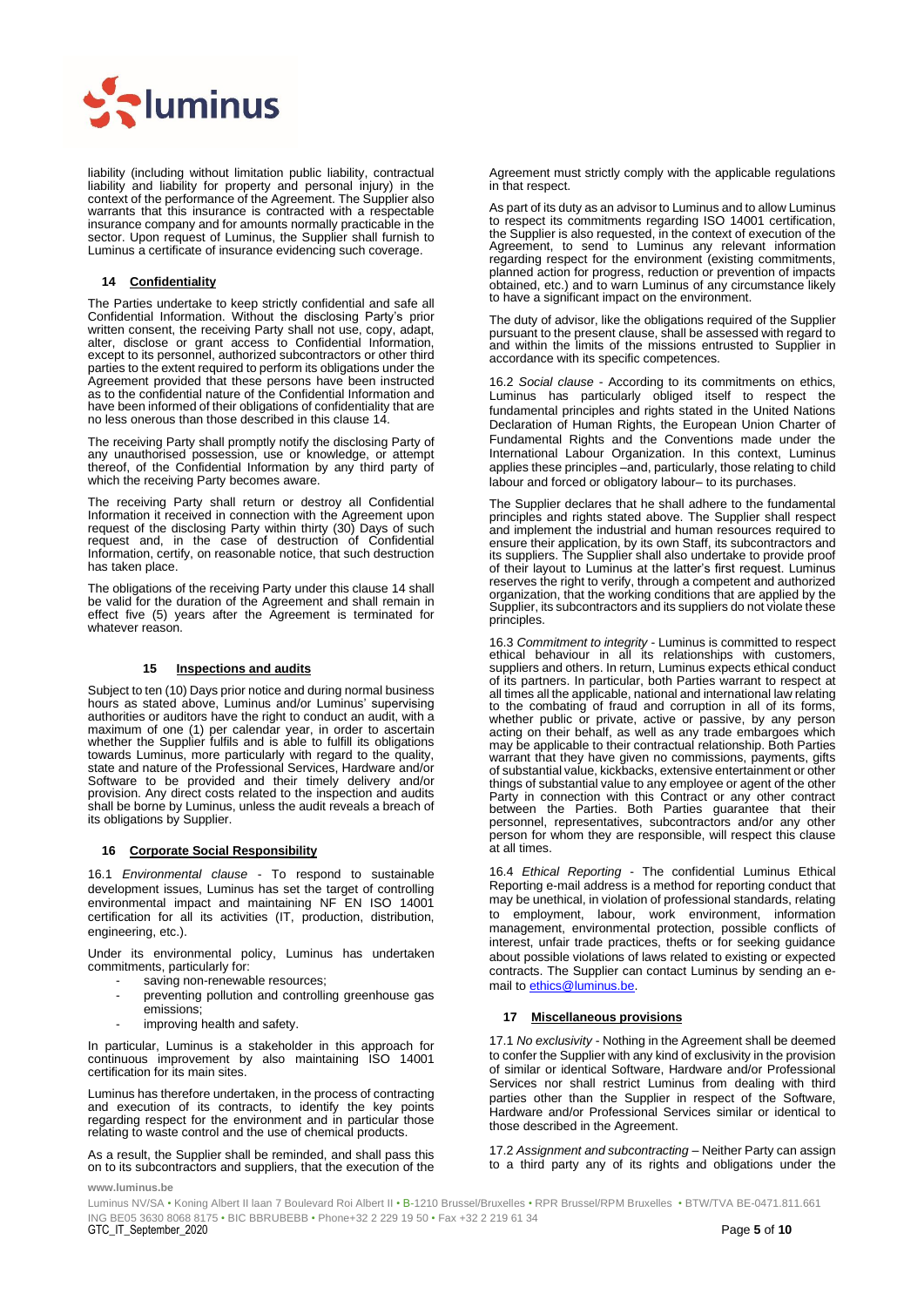

Agreement without the express prior written consent of the other Party, which consent shall not be unreasonably withheld. The affiliates of the Parties will not be qualified as third parties for this clause 17.2. In this latter case, the assignment to the affiliate must be notified to the other Party. Except after prior written approval by Luminus, which approval shall not be unreasonably withheld, the Supplier is not allowed to hire subcontractors to carry out any of its obligations under the Agreement. The Supplier will be responsible for any acts, or failures to act, of its subcontractors as if they were the Supplier's acts or failures to act. The Supplier shall procure that any subcontractor complies with the terms of the Agreement, and for these purposes all references to the Supplier should therefore be read as if they were references to the subcontractor concerned.

17.3 *Supplier identity* - The Agreement is concluded taking into account the identity of the Supplier. In case of change of identity of the Supplier, for example by merger or change of control, Supplier shall inform Luminus thereof in writing and Luminus will have the right to terminate the Agreement immediately for reasonable grounds without any compensation and without court intervention. Luminus has to notify this termination within thirty (30) Days of its knowledge of the change of identity of the Supplier.

17.4 *Severability* - If one of the Agreement's provisions shall be deemed null and void in part or in whole, or shall be cancelled, this shall in no way affect the validity of the remaining provisions. In this case each Party will endeavour to negotiate, immediately and in good faith, a valid provision to replace it.

17.5 *Conflict of interest* - If the Supplier or its Staff has a directly or indirectly, through business, investment or family a financial interest in any entity or individual with which Luminus has an Agreement and this financial interest could reasonably be considered to imply a possible conflict of interest within the performance of its missions under the Agreement, then the Supplier must disclose this interest to Luminus.

17.6 *Survival* - Those clauses that by their nature are expressly or impliedly intended to survive the termination or expiry of the Agreement shall so survive.

17.7 *No reference* – Unless otherwise agreed by Luminus in writing, Supplier shall not (i) use Luminus' logos and trademarks or (ii) make news releases, public announcements or other general public disclosures relating to the Agreement, its existence, its subject matter, or its terms and conditions.

*17.8 Luminus' premises* - Luminus shall use its best endeavours to ensure that Supplier's Staff shall have secured access to the premises and a non-hazardous environment to provide any services under the Agreement.

*17.9 Governing law* - The Agreement shall be governed by Belgian law.

*17.10 Jurisdiction* - All disputes or claims regarding the interpretation or execution of the Agreement not amicably settled shall be subject to the exclusive jurisdiction of the Brussels Courts*.17.11 Clerical Errors* - Both Parties may correct clerical errors in the Agreement by providing notice by email and a reasonable opportunity for the other Party to object to the correction. Clerical errors include minor mistakes, unintentional additions and omissions. This provision does not apply to material terms, such as the identity, quantity or price of Software, Hardware or Professional Services ordered under the Agreement.

# <span id="page-5-0"></span>**II. SOFTWARE**

# **18 Definitions**

**www.luminus.be**

In the Agreement, unless the context evidently requires otherwise, the following expressions have the following meaning with respect to the purchase, rent, lease or license of Software:

**Defect**: any non-compliance of the Software with the provisions of the Agreement;

**Software Maintenance Services:** means the corrective maintenance services, the evolutive maintenance services and the support and assistance services provided by Supplier under the Agreement.

#### **19 Fees, delivery and acceptance**

19.1 *Fees* – The Fees for Software shall include (i) any services, functions and responsibilities (including incidental services, functions or responsibilities) not expressly specified in the Agreement as within the scope of Supplier's responsibilities, but reasonably and necessarily required for, or inherently related to, the proper performance and provision of the Software purchased, rented, leased or licensed by Luminus; and (ii) any assistance Luminus may reasonably request in respect of the supply and/or receipt of the Software purchased, rented, leased or licensed by respectively to Luminus.

19.2 *Delivery* - If the Software is delivered in material form, the Fees with respect to the purchase of Software shall be Delivery Duty Paid (DDP - Incoterms 2000).

19.3 *Acceptance* – Without prejudice to claus[e 20](#page-5-1) of the Terms and Conditions, if the Software is apparently not in conformity with the Specifications, Luminus shall inform Supplier thereof within fourteen (14) Business Days as from the date of delivery. In this case, Luminus shall be entitled, without prejudice to its other rights and remedies under the Agreement, at its sole discretion, to either terminate the Agreement without indemnity or to require the Supplier to immediately re-perform its obligations at its own costs.

# <span id="page-5-1"></span>**20 Software warranty**

The Supplier warrants that the Software is (i) virus-free; (ii) in accordance with the quality and industry standards that reasonably can be expected from a supplier active in the same field; (iii) strictly in accordance with the Agreement, including the Specifications; (iv) in accordance with any applicable laws and regulations; and (v) capable of fulfilling the Specifications described in the Agreement.

During the warranty period as set forth in the Agreement, the Supplier shall correct any Defects at its own and sole expense. If no period is defined, the guarantee period shall be six (6) months as from the delivery date.

The Supplier guarantees that at the date of entry into force of the Agreement, the Software is compatible with all hardware or software described in the Agreement under consideration.

#### **21 Software Maintenance Services**

21.1 *Minimum requirements -* Software Maintenance Services are deemed to comprise all operations necessary to maintain the Software in perfect working order, or to restore a Defect or one of its components to perfect working order, inclusive of the costs of travelling, parts and labour. Without prejudice to the relative service level agreement, Software Maintenance Services shall involve at least: (i) diagnosing errors or faults encountered by the Supplier or Luminus in the content of the Software and making any necessary corrections; (ii) providing Luminus with successive Software versions and releases and

 ING BE05 3630 8068 8175 • BIC BBRUBEBB • Phone+32 2 229 19 50 • Fax +32 2 219 61 34 GTC\_IT\_September\_2020 Page **6** of **10** Luminus NV/SA • Koning Albert II laan 7 Boulevard Roi Albert II • B-1210 Brussel/Bruxelles • RPR Brussel/RPM Bruxelles • BTW/TVA BE-0471.811.661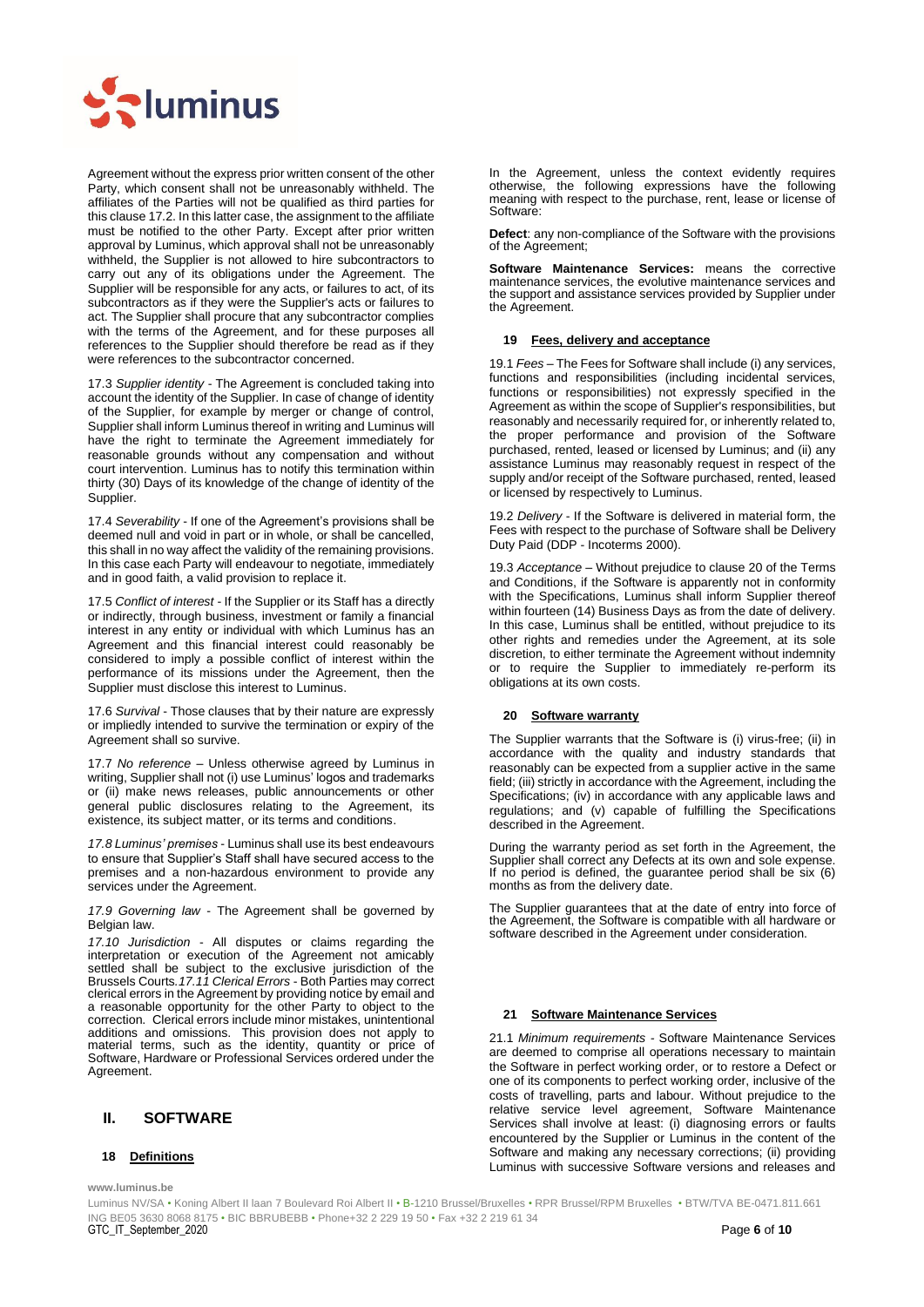

the relevant reference Documentation; (iii) effecting all the Software corrections (including patches) needed to ensure that the Products operate as specified in the Agreement; (iv) rewriting the Software where necessary so as to correct all known problems or faults diagnosed by the Supplier; (v) providing telephone and/or web access support for Luminus during working hours to advise it on the use of Software; (vi) providing "hot–line" support to resolve urgent problems and system failures.

21.2 *Software lifecycle management* - Software Maintenance Services with respect to a Software version shall be available for at least five (5) years as from the date of installation of this version by Luminus. Luminus shall be entitled to refuse an upgrade or an update of the Software for reasonable grounds. Any rebranding, renaming or restructuring of the Software by the Supplier shall not affect Luminus' rights under the Agreement. Luminus shall always have at least the same rights with respect to the rebranded or renamed Software.

21.3 *Responsibility for diagnosis -* The Supplier has sole responsibility for diagnosing and determining the origin of failures affecting all or part of the Software provided that Luminus provides Supplier with the available apparently relevant information.

# **22 Representations**

The Supplier represents that the provision of the Software Maintenance Services shall comply with clauses [33](#page-7-1) and 36 of the Terms and Conditions.

# **23 SaaS**

Without prejudice to Supplier's other obligations under this Section [II,](#page-5-0) if the Agreement indicates that the Supplier shall provide Luminus with SaaS, it shall be provided in accordance with claus[e 35.](#page-8-0)

# <span id="page-6-0"></span>**III. HARDWARE**

# **24 Definitions**

In the Agreement, unless the context evidently requires otherwise, the following expressions have the following meaning with respect to the purchase, rent or lease of Hardware:

**Defect**: any non-compliance of the Hardware with the provisions of the Agreement;

**Hardware Maintenance Services:** means the corrective maintenance services, the preventive maintenance services and the support and assistance services provided by Supplier under the Agreement.

# **25 Fees, delivery and acceptance**

25.1 *Fees* – The Fees for Hardware shall include (i) any services, functions and responsibilities (including incidental services, functions or responsibilities) not expressly specified in the Agreement as within the scope of Supplier's responsibilities, but reasonably and necessarily required for, or inherently related to, the proper performance and provision of the Hardware purchased, rented or leased by Luminus; and (ii) any assistance Luminus may reasonably request in respect of the supply and/or receipt of the Hardware purchased, rented or leased by Luminus.

25.2 *Delivery* - The Fees with respect to the purchase of Hardware shall be Delivery Duty Paid (DDP - Incoterms 2000).

25.3 *Acceptance* – Without prejudice to clause [26](#page-6-1) of the Terms and Conditions, if the Hardware is apparently not in conformity with the Specifications, Luminus shall inform Supplier thereof within fourteen (14) Business Days as from the date of delivery. In this case, Luminus shall be entitled, without prejudice to its other rights and remedies under the Agreement, at its sole discretion, to either terminate the Agreement without indemnity or to require the Supplier to immediately re-perform its obligations at its own costs.

#### <span id="page-6-1"></span>**26 Hardware warranty**

The Supplier warrants that the Hardware is (i) virus-free; (ii) in accordance with the quality and industry standards that reasonably can be expected from a supplier active in the same field; (iii) strictly in accordance with the Agreement, including the Specifications; (iv) in accordance with any applicable laws and regulations; and (v) capable of fulfilling the Specifications described in the Agreement.

The Hardware shall be guaranteed against all Defects in manufacture or materials for the guarantee period as defined in the Agreement. If no period is defined, the guarantee period shall be two (2) years as from the delivery.

The Supplier shall replace at its own expense, within a reasonable time limit to be determined by agreement between the Parties, any Hardware, in whole or in part, which becomes damaged or defective in the course of normal use during the guarantee period.

The Supplier is responsible for any Defect which exists at the time of delivery, even if this Defect does not appear until a later date. The Supplier is also responsible for any Defect which occurs after delivery and is ascribable to non-compliance with its obligations, including failure to provide a guarantee that, for a certain period, Hardware used for the purposes for which they are normally used or for a specific purpose will preserve their qualities or characteristics as specified.

If a Defect is found to originate in a systematic flaw in design, the Supplier must replace or modify all identical parts incorporated in the other products that are part of the Agreement, even though they may not have been the cause of any incident.

# **27 Hardware Maintenance Services**

27.1 *One-shot repair of Hardware -* Where the Agreement does not explicitly cover Hardware Maintenance Services, the Supplier agrees to perform one-shot repairs to Hardware at Luminus' request. In response to such a request, the Supplier shall prepare without delay an estimate of the price of the repair and a timetable for its execution. The estimate and the timetable shall be provided free of charge to Luminus, regardless of whether or not the repair is executed. If Luminus accepts the estimate and timetable, an order shall be signed between the Parties. It is explicitly agreed that all other conditions of the Agreement shall also apply to a one-shot repair.

27.2 *Minimum requirements -* Without prejudice to the relative service level agreement*,* Hardware Maintenance Services shall involve at least: (i) diagnosing the cause of failures affecting the Hardware; (ii) correcting faults as rapidly as possible; (iii) replacing components, printed circuits and electronic units that prove defective in the course of normal use, and effecting any alterations deemed necessary by it to improve operation of the Hardware; (iv) acting as the link with its own central maintenance departments (v) providing "hot–line" support to resolve urgent problems and Hardware failures; (vii) providing drivers for correct function of Hardware; (viii) providing

**www.luminus.be**

 ING BE05 3630 8068 8175 • BIC BBRUBEBB • Phone+32 2 229 19 50 • Fax +32 2 219 61 34 GTC\_IT\_September\_2020 Page **7** of **10** Luminus NV/SA • Koning Albert II laan 7 Boulevard Roi Albert II • B-1210 Brussel/Bruxelles • RPR Brussel/RPM Bruxelles • BTW/TVA BE-0471.811.661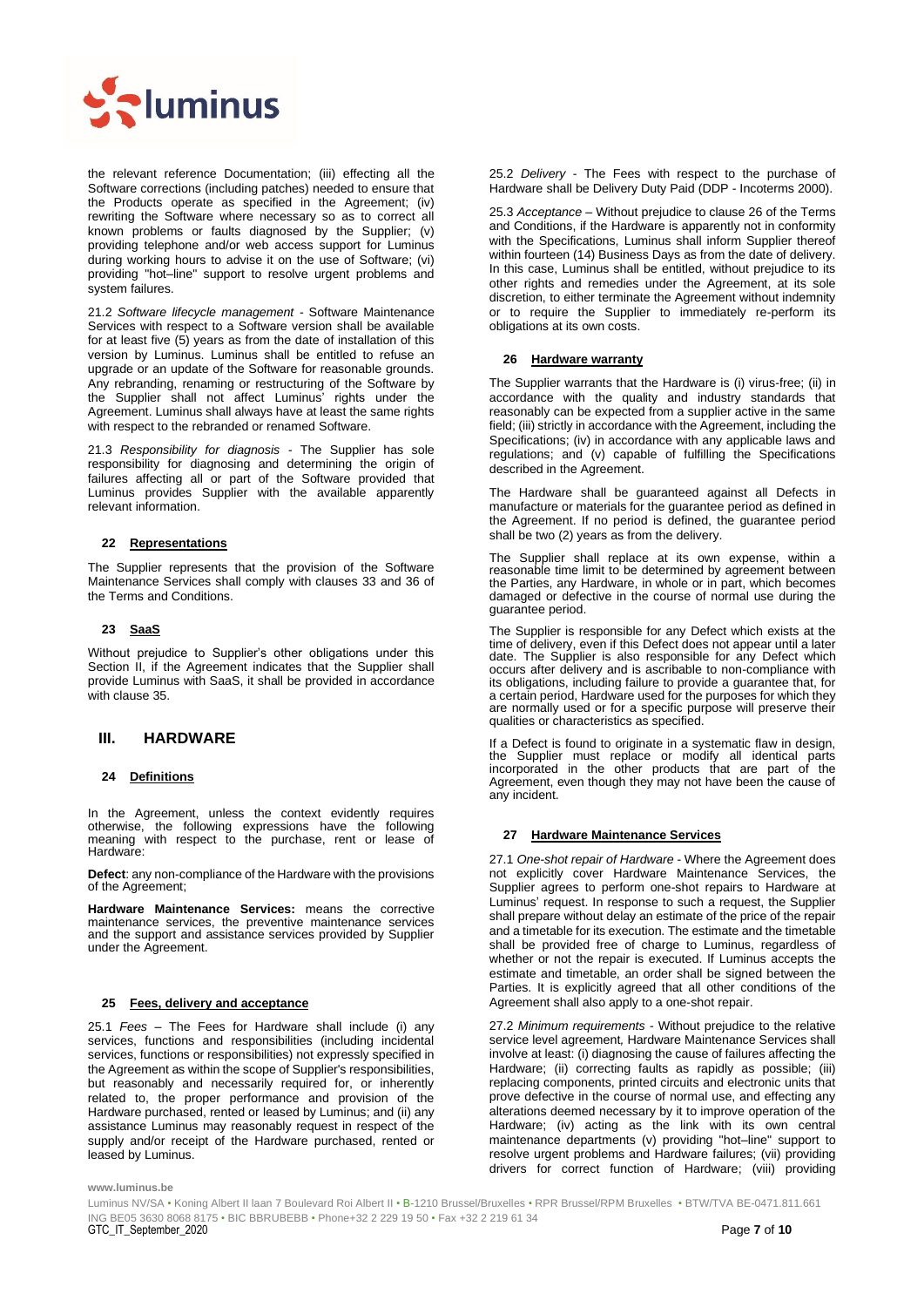

Documentation regarding the compatible cables and connectors for the Hardware. Supplier authorizes Luminus to order customized and/or partial Hardware Maintenance Services and to reduce the Fees accordingly. Supplier guarantees that Hardware Maintenance Services are available during five (5) years as from the delivery date of the Hardware.

27.3 *Luminus obligations –* Supplier may reasonably claim additional Fees if the Hardware Maintenance Services are due to or delayed by an alteration or modification of the Hardware by Luminus without Supplier's consent.

#### **28 Representations**

The Supplier represents that the provision of the Hardware Maintenance Services shall comply with clauses [33](#page-7-1) and 36 of the Terms and Conditions.

#### **29 IaaS, Paas**

Without prejudice to Supplier's other obligations under this Section [III,](#page-6-0) if the Agreement indicates that the Supplier shall provide Luminus with IaaS and/or Paas, it shall be provided in accordance with clause 35.

# <span id="page-7-0"></span>**IV. PROFESSIONAL SERVICES**

# **30 Definitions**

In the Agreement, unless the context evidently requires otherwise, the following expressions have the following meaning with respect to the provision of Professional Services:

**Final Acceptance**: means the milestone of final acceptance of the Deliverable under the Agreement.

**Final Acceptance Criteria**: means the criteria set forth in the Frame Agreement, the Specific Agreement(s) and/or the Purchase Order that need to be fulfilled in order to achieve the milestone of Final Acceptance in accordance with the acceptance procedure set forth under clause [34](#page-8-1) of these Terms and Conditions.

**Guarantee Period**: the period between Provisional Acceptance and Final Acceptance which should be of three (3) months unless otherwise agreed in the Agreement, whereas the Guarantee Period shall never expire before the Final Acceptance and, as a consequence, be extended if necessary;

**Provisional Acceptance**: means the milestone of provisional acceptance of the Deliverable under the Agreement.

**Provisional Acceptance Criteria**: means the criteria set forth in the Frame Agreement, the Specific Agreement(s) and/or the Purchase Order that need to be fulfilled in order to achieve the milestone of Provisional Acceptance in accordance with the acceptance procedure set forth under claus[e 34](#page-8-1) of these Terms and Conditions.

#### **31 Term**

In case of time and material based Professional Services, Luminus shall be entitled to extend the initial term of the Agreement for a maximum additional period of twelve (12) months by sending to the Supplier a written notice at least one (1) month before the end of the initial term of the Agreement.

#### **32 Fees**

**www.luminus.be** *32.1 Professional Services* – The Fees for the provision of Professional Services shall be deemed to include (i) any services, functions and responsibilities (including incidental services, functions or responsibilities) not expressly specified in the Agreement as within the scope of Supplier's responsibilities, but reasonably and necessarily required for, or inherently related to, the proper performance and provision of the Professional Services; (ii) any assistance Luminus may reasonably request in respect of the supply and/or receipt of the Deliverable(s) and/or the Professional Services.

32.2 *Indexation* – For Professional Services based on a single daily rate or multiple rates according to a profile based rate cards and if the duration of the Agreement, including all extensions, exceeds one (1) year, Supplier has the right to adjust the rates yearly on January  $1<sup>st</sup>$  on the basis of the following formula: P1 = P0 \* (0,2 + 0,8 \* I1/I0) (where P1 = the new periodical Fee (e.g.: hourly, daily or monthly), P0 = the initial periodical Fee,  $11$  = the Agoria index for wages of the month of December before the price increase and  $10 =$  the Agoria index for wages of the month in which the concerned Services concerned came into force). This clause 32.2 does not apply to existing Purchase Orders but only upon extension of Time and Material Purchase Orders or upon agreement of new specific agreements under a frame . Supplier shall not be entitled to make any other price increase or indexation.

32.3 *Overtime* - Unless otherwise agreed in the Agreement and only at the specific prior written request or prior written approval from Luminus, in case of (i) overtime outside normal business hours (normal business hours = 7am-7pm on weekdays) or on a Saturday, the Supplier is entitled to charge that overtime at 120% of the agreed daily rates and (ii) overtime on a Sunday or on Belgian public holidays, the Supplier is entitled to charge that overtime at 150% of the agreed daily rates.

*32.4 On call duty* - Unless otherwise agreed in the Agreement and only at the specific prior written request or prior written approval from Luminus, in case of on call duty outside normal business hours as stated above and for a minimum duration of 2 subsequent hours, the Supplier is entitled to receive a fixed fee of 60 EUR per day on which such on call duty is requested.

*32.5 Fixed price* – Except otherwise agreed between the Parties in the Agreement, the Fees for the provision of Professional Services are deemed to be at a fixed price for the entire Term of the Agreement.

# <span id="page-7-1"></span>**33 Supplier and Supplier Staff**

33.1 *Authority and obligations* - In no case shall Luminus exercise, or be deemed to exercise, a partial or complete employer's authority on members of the Staff. The members of the Staff shall never receive instructions from Luminus (other than general guidelines relating to well-being at the work place and safety) concerning the actual execution of the Agreement. Notwithstanding the above, in application of article 31 of the Act of 24 July 1987 on temporary and interim work as well as the putting of workers at the disposal of third-party users, Luminus shall be entitled to give instructions to the Supplier's employees solely in connection with the execution of the Agreement with regards to the technical, operational and practical aspects (including "well-being at work place / safety" aspects) of the performance of the Professional Services, which (i) include planning and scheduling the Professional Services, opening and closing times of Luminus site/workplace, access to Luminus locations, premises and/or facilities, access to Luminus IT infrastructure and related IT security processes, and (ii) can be listed further in writing without a need for an amendment of the Agreement. The Parties acknowledge that giving such instructions will not be considered exercising any employer's authority by any means. In case a Supplier or a member of its Staff is providing the Professional Services on a self-employed basis, they shall not receive any instructions from Luminus (other than general guidelines relating to well-being at the work

 ING BE05 3630 8068 8175 • BIC BBRUBEBB • Phone+32 2 229 19 50 • Fax +32 2 219 61 34 GTC\_IT\_September\_2020 Page **8** of **10** Luminus NV/SA • Koning Albert II laan 7 Boulevard Roi Albert II • B-1210 Brussel/Bruxelles • RPR Brussel/RPM Bruxelles • BTW/TVA BE-0471.811.661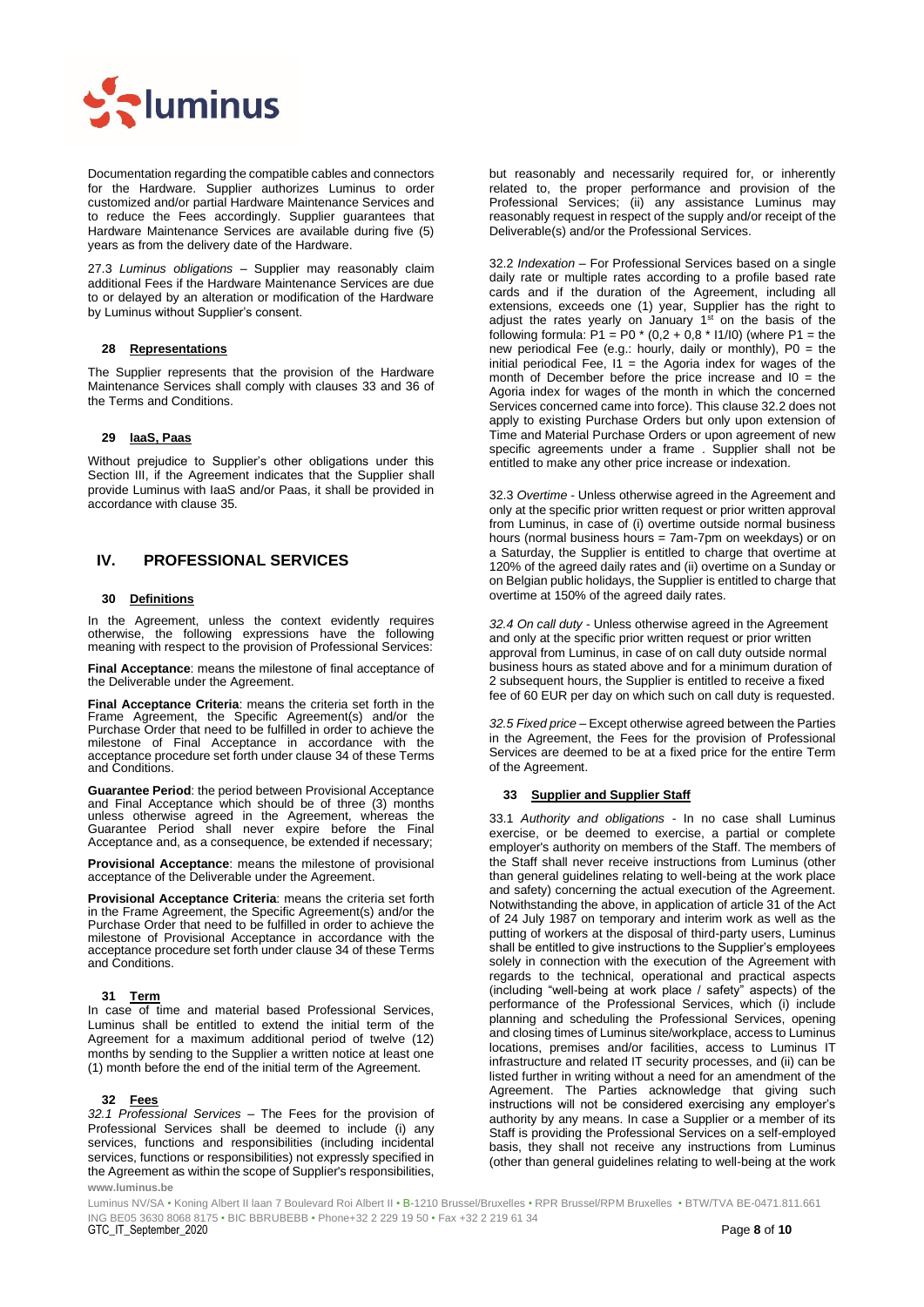

place and safety) in relation to the provision of the Professional Services, nor will Luminus perform any complete or partial employer's authority.

33.2 *Supplier's representation* - The Supplier warrants that no member of the Staff shall, under any circumstance or at any time, be presented or considered as an employee of Luminus. As a consequence, no member of the Staff or any Supplier will be able to initiate a claim against EDF based on any alleged employer's authority.

33.3 *Social security, tax, Limosa* - The Supplier shall be solely responsible for the payment of social security contributions and taxes related to himself or the members of the Staff. The Supplier shall complete the obligations with respect to foreign Staff members, including the Limosa obligations and Supplier will comply with every current and future obligation regarding its activities in Belgium. Particularly, in order to guarantee the implementation of the Agreement, the Supplier will be responsible for this affiliation to ONSS in Belgium and will have to comply with every corresponding obligation with regard to his Staff in Belgium. Moreover, the Supplier shall respect the applicable legislation regarding the employment and residence of non-EU nationals: the Supplier will, inter alia, perform the legal duties relating to the assignment in Belgium of foreign Staff members (for example the Law of 11 February 2013 on sanctions and measures towards employers of illegal foreign nationals) or foreign self-employed workers (for example the said Limosa obligation); the Supplier will also strictly comply with the legislation on residence in Belgium and the work permits. More specifically, the Supplier confirms explicitly that it and/or any of its subcontractors do(es) not and shall not employ any undocumented individual (i.e. any individual not holding valid work and/or residence permits, authorising them to work and reside in Belgium)

33.4 *Luminus' internal rules and policies* - The Supplier guarantees that the Staff will comply with Luminus' internal rules and policies, which are required to be respected for the good performance of the Professional Services, particularly as far as safety and well-being at work are concerned. The Supplier states and acknowledges that it has received every relevant document on this subject from Luminus.

33.5 *Indemnification* - The Supplier shall indemnify, defend and hold Luminus harmless from and against any and all third party claims, liabilities, losses, and expenses associated with any infringement of this clause 33 by itself and/or its subcontractor and/or any member of their Staff. The Supplier shall be fully responsible for the management of, and the acts and omissions of, all Staff in the provision of the Professional Services and shall indemnify Luminus in relation to any liabilities it incurs in relation to any such acts or omissions.

33.6 *Quality and replacement* - The Supplier undertakes that it will only use technically competent and properly trained and qualified persons as Supplier Staff in the provision and performance of the Professional Services. The Professional Services the Supplier provides, the reports it drafts, the conclusion it draws, the advices it issues shall be done in compliance with the most stringent rules of good practice, with the description set out in the Agreement with all applicable legal and regulatory provisions, and within the set deadlines. The Supplier will render its Professional Services in continued and structured consultation with Luminus. Luminus and the Supplier will each appoint a contact person as authorized representative regarding the proper performance of the Professional Services.

authorized representative of Luminus will inform the authorized representative of Supplier in writing thereof. If so requested by Luminus, the Supplier will provide a replacement within five (5) Days of said notice.

The Supplier agrees to ensure a continuous assignment of Staff to perform Professional Services hereunder. Should a member of the Supplier's Staff assigned to performance of the Professional Services leave temporarily or permanently, the Supplier agrees to inform Luminus of such leaving and to replace such member promptly. Any removal or reassignment by the Supplier of its Staff assigned to perform Professional Services under the Agreement must be with one month's prior notice to and/or prior consultation with Luminus and the replacement Staff shall have substantially equivalent or better qualifications than the member of the Staff being replaced. Furthermore, the Supplier agrees to ensure that the transfer of knowledge between the person(s) newly assigned and the person(s) who may have left is correctly done, so that Luminus does not suffer in any way from the change of Staff. Luminus will not be charged for any replacement or costs related thereto –even if such a replacement has taken place in accordance with the above paragraphs – while the replacement acquires the necessary orientation and the Supplier shall indemnify Luminus against all liabilities that may arise as a result of such replacement. Supplier will bear all costs, expenses and charges in relation to the aforementioned replacement.

#### **34 Deliverable acceptance procedure**

<span id="page-8-1"></span>34.1 *General provision* - If the Agreement indicates that a Deliverable shall be provided by Supplier to Luminus, the acceptance procedure set out in this clause [34](#page-8-1) shall apply. The Deliverable shall never be deemed to have been accepted tacitly.

34.2 *Provisional Acceptance* - The Provisional Acceptance Criteria shall be specified in the Frame Agreement, the Specific Agreement(s) and/or the Purchase Order. If Supplier believes that the Deliverable is ready for Provisional Acceptance, Supplier shall notify Luminus thereof and Luminus shall control within a reasonable period of time whether the Deliverable respect the Provisional Acceptance Criteria. If the Deliverable is not in conformity with Provisional Acceptance Criteria, Supplier shall immediately re-perform the Professional Services at its own costs in order to ensure that the Deliverable is in compliance with the Provisional Acceptance Criteria.

34.3 *Final Acceptance* - The Final Acceptance Criteria shall be specified in the Frame Agreement, the Specific Agreement(s) and/or the Purchase Order. If, at the end of the Guarantee Period, Supplier believes that the Deliverable is ready for Final Acceptance, Supplier shall notify Luminus thereof and Luminus shall control within a reasonable period of time whether the Deliverable respect the Final Acceptance Criteria. If the Deliverable is not in conformity with Final Acceptance Criteria, Supplier shall immediately re-perform the Professional Services at its own costs in order to ensure that the Deliverable is in compliance with the Provisional Acceptance Criteria.

34.4 *Termination* – If during two subsequent acceptance procedures, the same Deliverable is found not to be in conformity with the Provisional Acceptance Criteria and/or Final Acceptance Criteria, Luminus may, without prejudice to its other rights and remedies under the Agreement, terminate the Agreement, in whole or in part, without paying any indemnity to the Supplier for such termination.

In the event that the performance of the Professional Services by the Supplier is found to be unacceptable by Luminus, the

#### <span id="page-8-0"></span>**35 Service level agreement**

 ING BE05 3630 8068 8175 • BIC BBRUBEBB • Phone+32 2 229 19 50 • Fax +32 2 219 61 34 GTC\_IT\_September\_2020 Page **9** of **10** Luminus NV/SA • Koning Albert II laan 7 Boulevard Roi Albert II • B-1210 Brussel/Bruxelles • RPR Brussel/RPM Bruxelles • BTW/TVA BE-0471.811.661

**www.luminus.be**